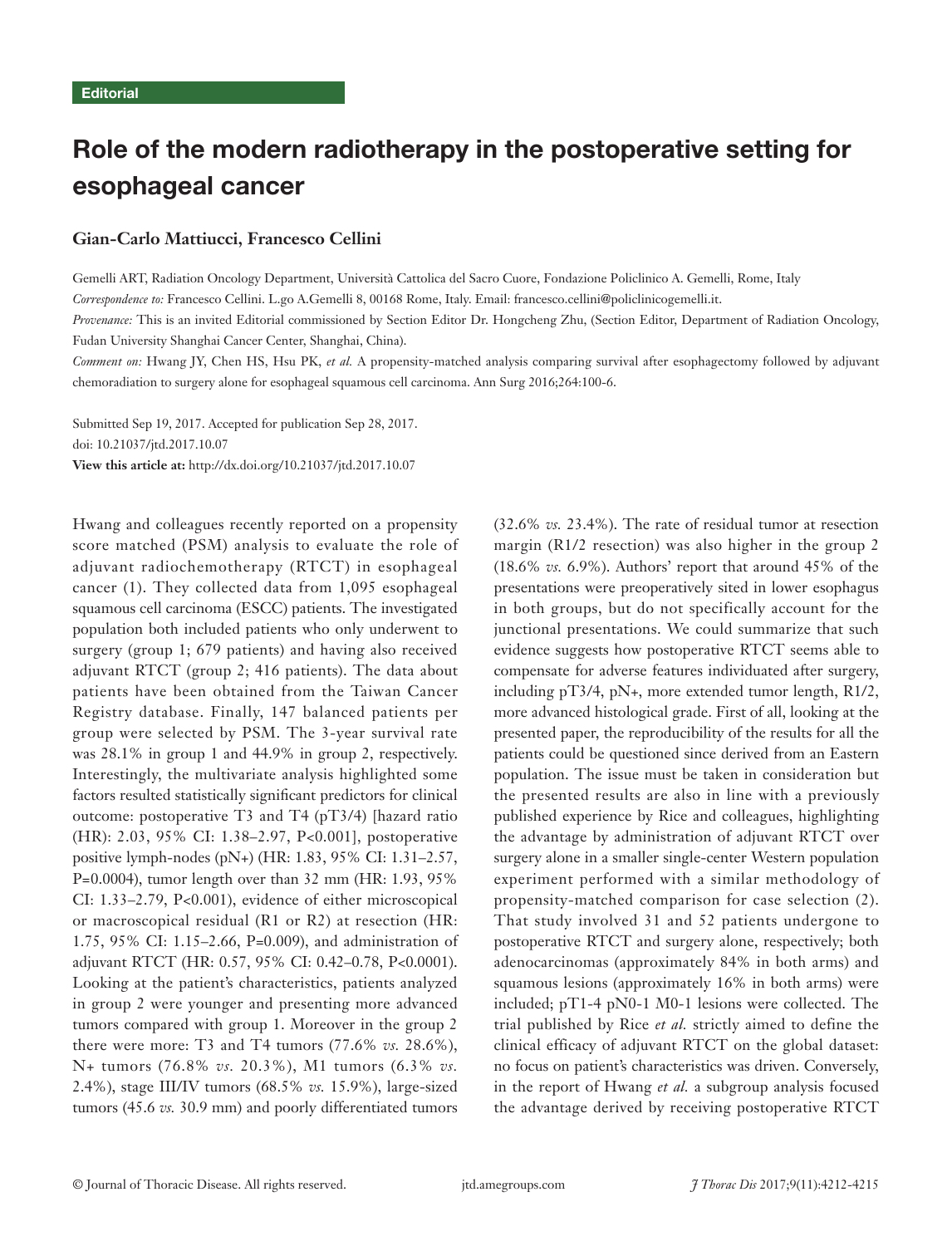#### Journal of Thoracic Disease, Vol 9, No 11 November 2017 4213

in specific subset of patients: that is significantly gained for each subgroup including R1/2 resections, T3/4, N+, longer than 32 mm, poorly differentiated lesions. Nowadays, on the basis of some clear literature evidences (3-5) there is a quite wide consensus for the treatment option of esophageal lesions, including for the locally advanced squamous ones: it should be nevertheless noted as the rate of squamous presentations in the CROSS trial is approximately 23%. Thus, the data presented by Hwang and coworkers could allow a reflection whether could there be room for a modification of the indications provided by the currently available guidelines. The last release version of the National Comprehensive Cancer Network (NCCN) guidelines suggests preoperative RTCT as primary treatment option for non-cervical locally advanced respectable presentation (i.e., cT1b-T4 anyN) of ESCC (6). That implies that all the patients should be theoretically referred to preoperative RTCT in the clinical practice. Moreover RTCT is the recommended option when dealing with the case a non-preoperatively irradiated patients if reporting a microscopically or macroscopically non-radical surgery (i.e., R1–2). On the contrary if a patient already received RTCT before surgery, the proposed options include observation only, palliative treatment or best supportive cares. It should be highlighted that the results presented by Hwang and coworkers are based on patient data obtained from Taiwan Cancer Registry database, which is a national populationbased database: although interesting and based on a good methodology and big number of collected patients it has not the evidence level of a randomized trial. Thus, three main types of considerations could be addressed regarding the challenges that such evidence arises: may we potentially reconsider the general indication of upfront preference for preoperative RTCT? Should we offer postoperative RTCT to a wider population of patients? Is there room for further integration of postoperative RTCT as an intensification of multimodal treatment?

First issue: should we reconsider the indication for preoperative RTCT over the postoperative one? Preoperative RTCT enables early treatment of distant metastases while simultaneously treating the primary disease, facilitates definition of radiotherapy target volumes, and may allow resection of advanced disease. It has, however, some toxicity and, although data about the effect of such toxicity on the clinical global outcome are still unclear (7), it may reduce the ability of some patients to tolerate resection. Postoperative RTCT allows for early surgical debunking, rapidly addresses dysphagia, and allows

for RTCT based on accurate pathologic staging, but delays systemic treatment. This is certainly a hard issue since indirect comparison of evidence in literature is not always applicable: often the series administering adjuvant RTCT tend to reserve that to more advanced presentations (also including the presence of surgical residual). Few available reports recently investigated that issue in literature. Looking at them in detail, two have some issues about the characteristics of the involved patients: one only including T4 lesions, administering low radiotherapy dose and not specifying the histology (squamous or adenocarcinoma)  $(8)$ ; or both enrolling the two histology like in the Surveillance, Epidemiology, and End Results (SEER) cancer registry base paper authored by Hong *et al.* (9). Nevertheless these 2 evidences support the role of preoperative RTCT over the postoperative one. Similarly to the paper we are discussing (1), other two reports are national populationbased from the Taiwan Cancer Registry: Chen *et al.* collected 234 patients with ESCC, divided into three groups (preoperative RTCT, postoperative RTCT and Surgery alone) (10). They found that bot the RTCT-administering arm were significantly superior to the surgery-only option. In contrast, the survival was similar between the preoperative RTCT and postoperative RTCT groups (P=0.544). Moreover, patients with clinical T3/4 stage tumors and those with a tumor size greater than 5cm were more likely to demonstrate an overall survival benefit from preoperative RTCT compared with postoperative RTCT, suggesting a more founded role for such an approach for these clinical presentations. Hsu and colleagues applied the PSM method to 572 patients with ESCC whose data were collected by the Taiwan Cancer Registry, balancing the analyzed population among who underwent to either preoperative or postoperative RTCT, enrolling T1–4, N0/+, R0/1/2 presentations (11). This analysis did not find a significant difference favoring one approach over the other: interestingly, there was a non-significant trend for preoperative administration of RTCT for all the analyzed clinical outcomes (i.e., overall and disease-free survival).

A randomized trial facing approximately 80 patients in each of its 3 arms (preoperative RTCT, postoperative RTCT, surgery alone, respectively) was provided by Lv *et al.* (12). In their experience local recurrence rate significantly favored the preoperative RTCT over the others options (preoperative 11.3%, postoperative 14.1% and surgery alone 35%, respectively; P<0.05). On the contrary, similarly to the previously mentioned papers, the clinical outcome (specifically the 1-, 3-, 5-, 10-year overall and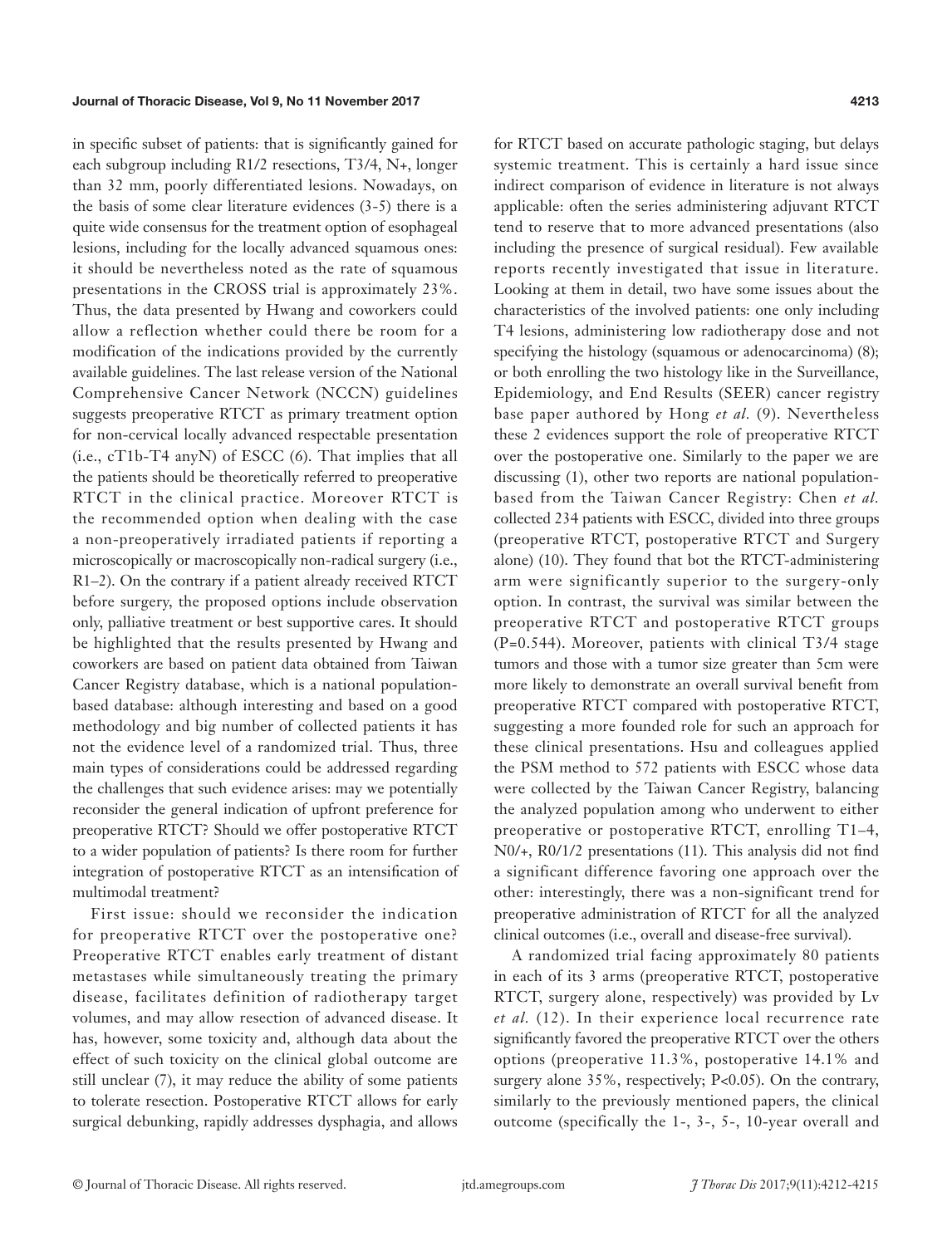disease-free survivals) did not differ significantly, although the preoperative RTCT always had a non-significant favored trend. We can summarize that though there is some conflicting results, there is still not probably enough data (particularly not strong enough) to support the equivalence of postoperative to preoperative RTCT; as most of the authors of the mentioned studies conclude: further evidence are still needed to investigated such a relevant point.

Second issue: should we offer postoperative RTCT to a wider population of patients? We mentioned that the NCCN guidelines currently only advice postoperative RTCT for patients with evidence of residual disease after surgery (R1/2). The paper from Hwang *et al.* actually questions that point since in their experience also pT3/4, pN+, larger sized lesion and poorly differentiated tumors were more likely to demonstrate survival benefit from adjuvant RTCT. Similarly, other published experiences highlighted that some factors other than resection margin status could be associated to an advantage by receiving postoperative RTCT, in particular for the positive nodal status (13,14), specifically in the field of ESCC (15,16) and when presenting extracapsularity (17). It is not clear if such characteristics could be incorporated into new guidelines: if the presence of a certain level of post-surgical residual is clearly associated with a worse clinical outcome, if an adjuvant therapy should be routinely incorporated into the preferable clinical practice in presence of pN+ and/or larger lesions irrespectively if a R0 resection was achieved, need probably a more robust analysis. Finally a third issue can be briefly mentioned: the chance for a further integration of postoperative RTCT to intensification the standard multimodal treatment. A recent report from Hsu *et al.* retrospectively analyzed (by PSM) a group of 64 patients with ESCC cancer who showed poor pathological response to preoperative RTCT: all the investigated population obtained a R0 resection, but showed persistent nodal disease or a postoperative ypT stage greater than or equal to the pretreatment clinical T stage (18). Authors meant to investigate whether postoperative adjuvant therapy could provide a clinical impact by providing to the two groups of patients either surveillance or adjuvant therapy (mostly represented by a second course of RTCT delivering 23.4 to 30 Gy—up to a total dose of 60 to 65 Gy). Compared with those undergoing surveillance, the 3-year disease free survival was significantly improved (45% *vs.* 22.3%; P=0.022), but authors warned about the need for a carefully weighed against a potential increase in the risk of treatmentrelated death.

Also this last treatment opportunity seems intriguing but strictly needs to be better exploited by a bigger and more robust prospective evaluation before to be recommended for the common clinical practice. Unfortunately it is not always possible to plan and perform a randomized trial with an adequate strength: collecting enough patients can be difficult, and the time needed to plan, set and complete a trial can be conflicting with the urgency of some answers; moreover the rapidity of the scientific evolution could challenge certain schedules or chosen drugs. The rapid and continuous accumulation of new evidences on such an amount of different sources (imaging, genetic, clinical, trials) determines the urgency for solutions able both to quickly interpret the evidences derived from new data and to confirm on independent and wide confirmatory datasets the upcoming results of new hypotheses derived from research (19). The use of large and shared databases for data-mining added to implementation of new technologies applied to data interpretation could be a valid option (20). Being able in the close future to rapidly handle big-data from different sources and to address a research featured by algorithms based on learning machines could enhance our chances to investigate and validate predictive models able to answer highly complex questions. By now, remaining strong the evidence privileging the choice for preoperative RTCT in the routine clinical practice, the experience of Hwang and colleagues suggest us to further study the issue of RTCT, particularly in the perspective of patient selection, timing with surgery and integration with systemic agents, possibly in the setting of randomized controlled clinical trials.

#### Acknowledgements

None.

## Footnote

*Conflicts of Interest*: The authors have no conflicts of interest to declare.

#### **References**

- 1. Hwang JY, Chen HS, Hsu PK, et al. A propensitymatched analysis comparing survival after esophagectomy Followed by adjuvant chemoradiation to surgery alone for esophageal squamous cell carcinoma. Ann Surg 2016;264:100-6.
- 2. Rice TW, Adelstein DJ, Chidel MA, et al. Benefit